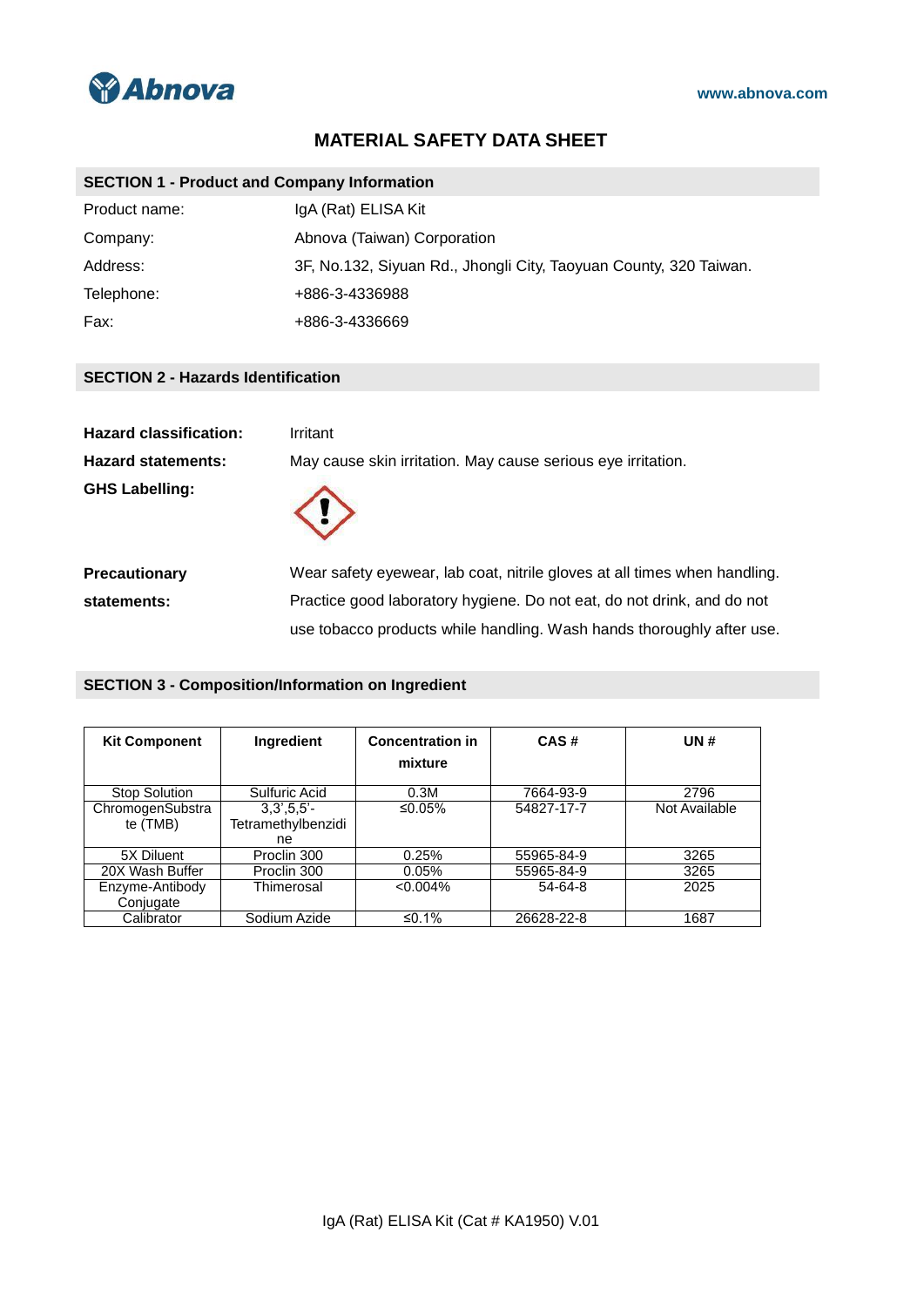

# **SECTION 4 - First aid measures**

| Eyes:                                          | Flush the eyes with copious amounts of water for at least 15 minutes.        |
|------------------------------------------------|------------------------------------------------------------------------------|
|                                                | Remove contact lenses if present and flush for at least 15 minutes. Do not   |
|                                                | re-insert contact lenses. Assure adequate flushing by separating eyelids     |
|                                                | with fingers. Call a physician.                                              |
| Ingestion:                                     | Wash mouth with water provided person is conscious. Call a physician or      |
|                                                | poison control.                                                              |
| Inhalation:                                    | Remove to fresh air. If not breathing, administer artificial respiration. If |
|                                                | breathing is difficult, give oxygen. Call a physician.                       |
| <b>Most Important</b>                          | Skin or tissue irritation; burns may be possible if response delayed.        |
| symptoms, acute and                            |                                                                              |
| delayed:                                       |                                                                              |
| <b>SECTION 5 - Firefighting measures</b>       |                                                                              |
| <b>Fire Extinguisher Type:</b>                 | Use water spray, dry chemical, carbon dioxide, or chemical foam.             |
| <b>Fire Fighting Procedure:</b>                | As in any fire, wear a self-contained breathing apparatus in                 |
|                                                | pressure-demand, MSHA/NIOSH (approved or equivalent), and full               |
|                                                | protective gear. During a fire, irritating and highly toxic gases may be     |
|                                                | generated by thermal decomposition or combustion. Substance is               |
|                                                | noncombustible.                                                              |
| <b>NFPA Rating:</b>                            | (estimated) Health: 2; Flammability: 0; Instability: 0                       |
|                                                |                                                                              |
|                                                |                                                                              |
| <b>SECTION 6 - Accidental release measures</b> |                                                                              |
| <b>General Information:</b>                    | Use proper personal protective equipment as indicated in Section 8.          |
| Spills/Leaks:                                  | Vacuum or sweep up material and place into a suitable disposal container.    |
|                                                | Clean up spills immediately, observing precautions in the Protective         |
|                                                | Equipment section. Avoid generating dusty conditions. Provide ventilation.   |

| <b>SECTION 7 - Handling and storage</b> |                                                                                   |
|-----------------------------------------|-----------------------------------------------------------------------------------|
| Handling:                               | Wash thoroughly after handling. Use with adequate ventilation. Avoid              |
|                                         | contact with eyes, skin, and clothing. Avoid ingestion and inhalation.            |
| Storage:                                | Store in a tightly closed container. Store at 4°C in a cool, dry, well-ventilated |
|                                         | area away from incompatible substances.                                           |

| <b>SECTION 8 - Exposure Controls</b> |                                                                      |
|--------------------------------------|----------------------------------------------------------------------|
| Eyes:                                | Wear appropriate protective eyeglasses or chemical safety goggles as |
|                                      | described by OSHA's eye and face protection regulations in 29 CFR    |

IgA (Rat) ELISA Kit (Cat # KA1950) V.01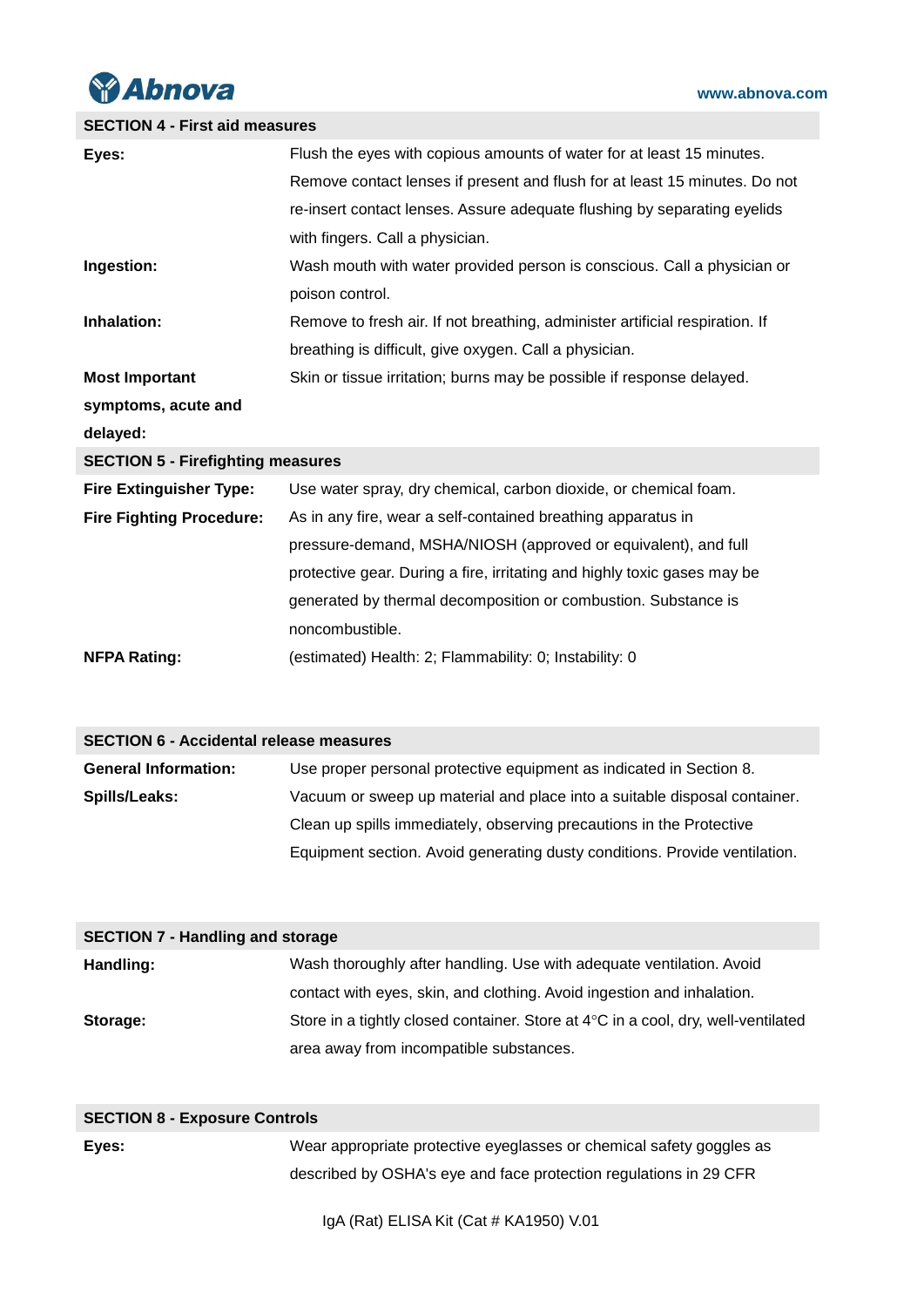

|                     | 1910.133 or European Standard EN166.                                           |
|---------------------|--------------------------------------------------------------------------------|
| Skin:               | Wear appropriate protective gloves to prevent skin exposure.                   |
| <b>Clothing:</b>    | Wear appropriate protective clothing to prevent skin exposure.                 |
| <b>Respirators:</b> | Follow the OSHA respirator regulations found in 29 CFR 1910.134 or             |
|                     | European Standard EN 149. Use a NIOSH/MSHA or European Standard                |
|                     | EN 149 approved respirator if exposure limits are exceeded or if irritation or |
|                     | other symptoms are experienced.                                                |

# **SECTION 9 - Physical and chemical properties**

| Appearance:                | Clear liquid solution |
|----------------------------|-----------------------|
| pH:                        | $-0.9$                |
| Boiling point:             | Not available         |
| Vapor density:             | Not available         |
| Vapor pressure:            | Not available         |
| Density (g cm-3):          | Not available         |
| Flash point:               | Not available         |
| Explosion limits:          | Not available         |
| Auto ignition temperature: | Not available         |

## **SECTION 10 - Stability and reactivity**

| <b>Stability:</b>                             | Stable until the product expiration date indicated on the product label under |
|-----------------------------------------------|-------------------------------------------------------------------------------|
|                                               | the recommended storage conditions.                                           |
| <b>Conditions to avoid:</b>                   | Heating above room temperature, freezing, contaminating.                      |
| <b>Incompatible Materials:</b>                | Water, strong oxidizing agents, strong bases, metals.                         |
| <b>Reactivity:</b>                            | Do not add water as the resulting mixture may become exothermic. Avoid        |
|                                               | contact with metals as hydrogen gas may be produced                           |
| <b>Chemical Stability:</b>                    | Stable until the product expiration date indicated on the product label under |
|                                               | the recommended storage conditions.                                           |
| <b>Hazardous decomposition</b>                | Sulfur oxide and hydrogen gases may be released during a fire.                |
| products:                                     |                                                                               |
| <b>SECTION 11 - Toxicological information</b> |                                                                               |
| <b>Skin corrosion / irritation:</b>           | May cause irritation                                                          |
| Teratogenicity:                               | No data at supplied concentration                                             |
| <b>Reproductive Effects:</b>                  | No data at supplied concentration                                             |
| <b>Mutagenicity:</b>                          | No data at supplied concentration                                             |
| <b>Neurotoxicity:</b>                         | No data at supplied concentration                                             |
| Symptoms / injuries after                     | May cause irritation                                                          |
| inhalation:                                   |                                                                               |